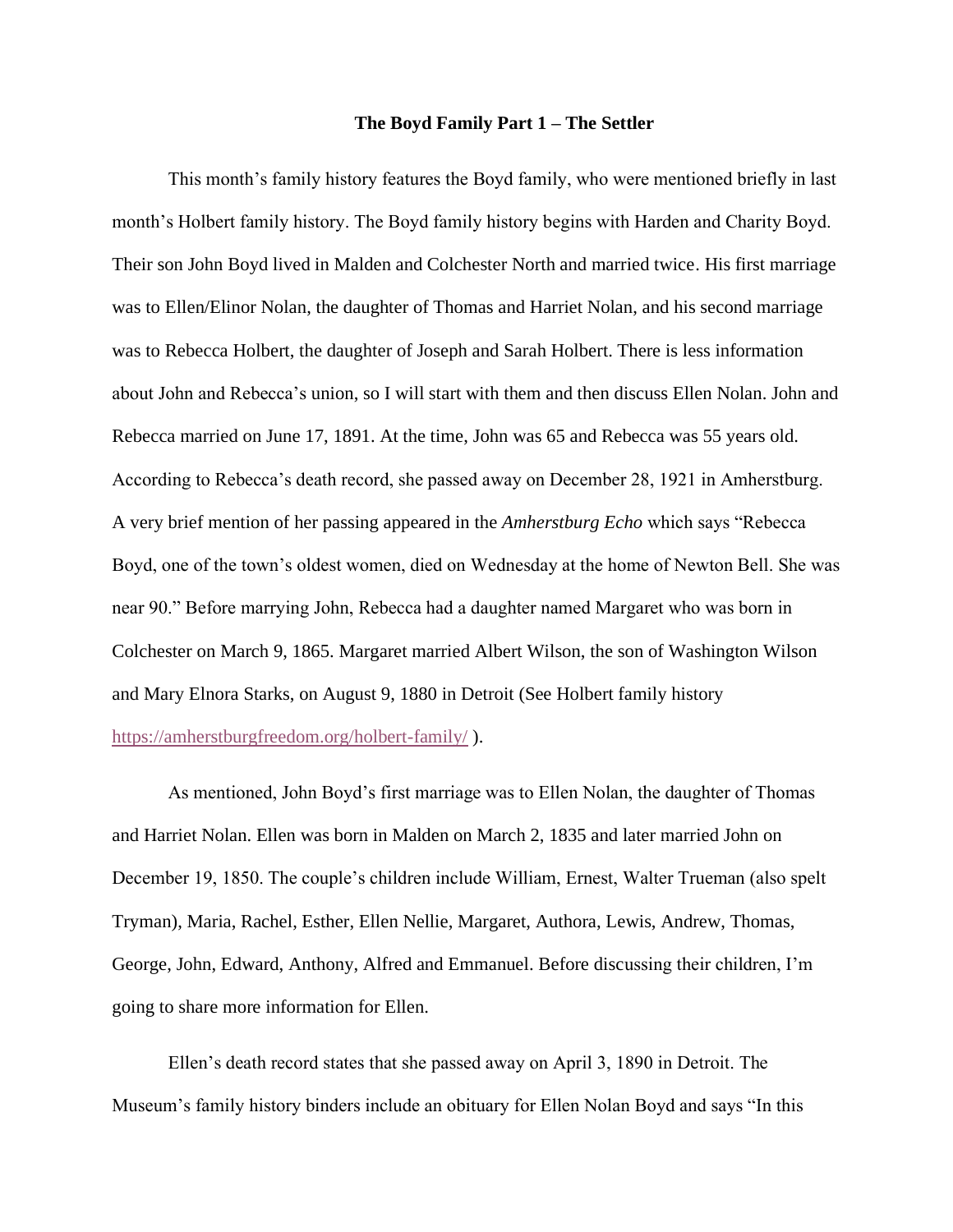week's notices from 1890 there is mentioned the death in Detroit of Mrs. Ellen Boyd. A further obituary elsewhere in the May 9, 1890 paper indicates that she was born March  $2<sup>nd</sup>$ , 1835 in Malden, daughter of Thomas and Harriet Nolan. The Nolans later moved to Colchester North (New Canaan). On the 19<sup>th</sup> of December 1850 Ellen (also called Elinor) Nolan married John Boyd, who was born in the United States around 1824. They lived and raised their family in Colchester North next to the farm of Thomas Nolan. John and Elinor had a very large family, eleven of their children being alive when the mother died in 1890. They were William, Ernest, Trueman lived in Pleasant Valley; Maria married a Baylis and lived in Malden; Mrs. Rachel Brown, Mrs. Esther Freeman and Miss Ellen Boyd lived in Detroit; Margaret was living in Toledo in 1890; Authora, in Jackson, Mich.; Lewis, Andrew, Thomas and George all lived in New Canaan. Mrs. John Boyd was buried at Central Grove Cemetery, Detroit."

Now that I've discussed John and Ellen, I will move on to share information about their children. There was no information available for William, Ellen, Authora, Lewis, Thomas, George, John, and Edward, but there was information for Ernest, Walter, Maria, Rachel, Esther, Margaret, Andrew, Anthony, Alfred, and Emmanuel. I'll start with Ernest.

Ernest married Grace Wilson, the daughter of Albert Wilson and Margaret Holbert, on December 9, 1900 in Amherstburg. The December 20<sup>th</sup> issue of the *Windsor Evening Record* also shared "Boyd-Wilson- At the residence of J. Boyd, Amherstburg, on December 9, by Rev. Joseph Holbert, Ernest Boyd to Miss Grace Wilson, daughter of Albert Wilson, all of Amherstburg." Ernest also appears in the *Amherstburg Echo* but for a different reason. The March 3, 1933 issue published "Will Debate – A debate will be held at Central Grove A.M.E. church under the management of Mrs. Wiley Grayer on Friday, March 10<sup>th</sup>, between Harrow and Windsor. Those debating from Windsor are the Misses Ellen Green and Velma Browning and